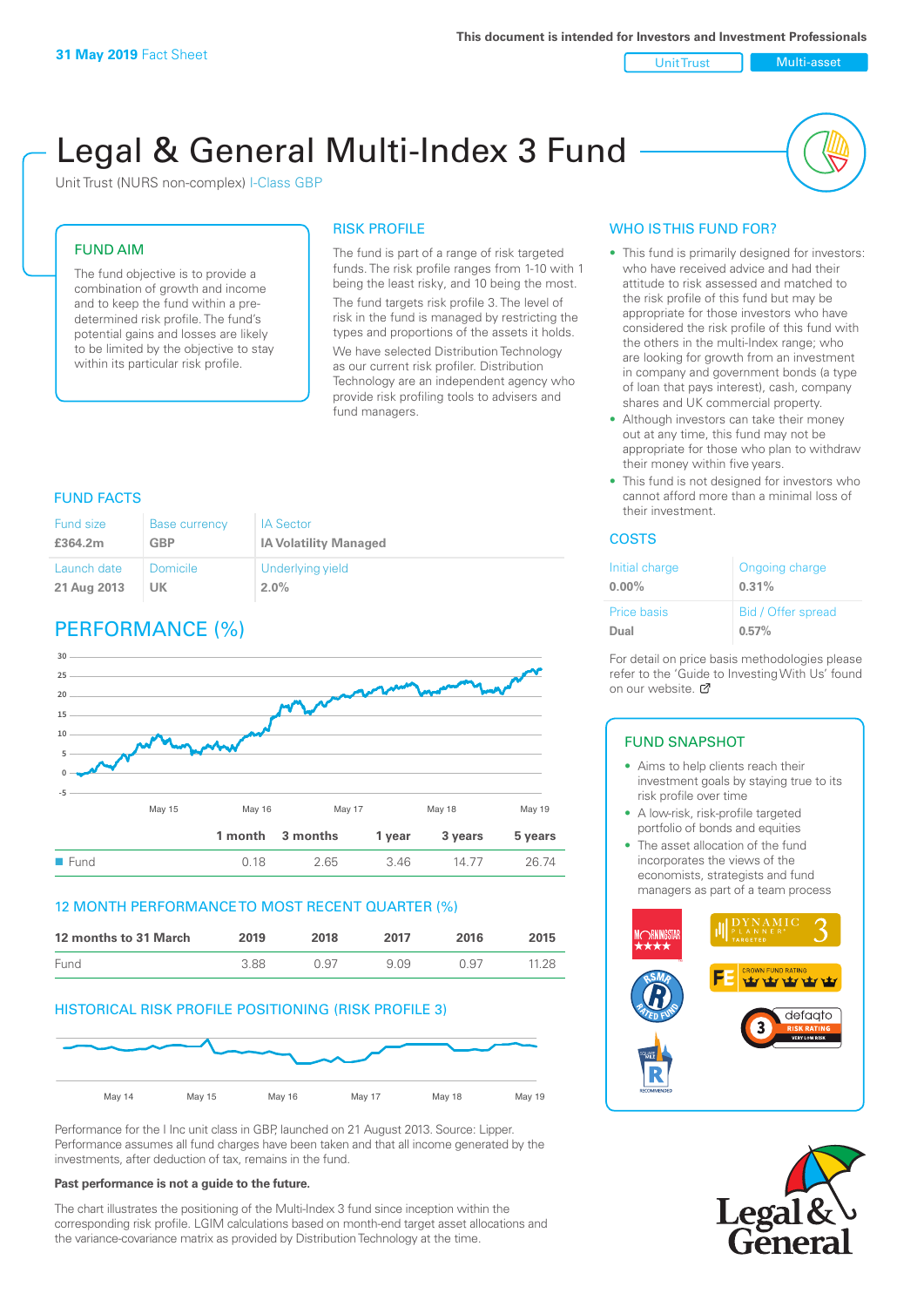### Legal & General Multi-Index 3 Fund

Unit Trust (NURS non-complex) I-Class GBP

### PORTFOLIO BREAKDOWN

All data source LGIM unless otherwise stated. Totals may not sum due to rounding.





### FUND MANAGERS

The fund managers have responsibility for managing the multi-index fund range. They are part of the Multi-Asset Funds (MAF) team in LGIM. This team focuses on designing and managing multi-asset funds that are tailored to match the specific objectives of various client types. The team sits within a wider Asset Allocation team which combines both depth of experience with a broad range of expertise from different fields, including fund management, investment consulting and risk management roles.

## TOP 10 HOLDINGS (%)

| <b>LGIM Sterling Liquidity Fund Class 1</b>            | 12.5 |
|--------------------------------------------------------|------|
| L&G Global Inflation Linked Bond Index Fund            | 9.8  |
| L&G All Stocks Gilt Index Trust                        | 9.0  |
| L&G Sterling Corporate Bond Index Fund                 | 8.1  |
| L&G Short Dated Sterling Corporate Bond Index Fund     | 6.6  |
| <b>LGIM Global Corporate Bond Fund</b>                 | 6.5  |
| L&G US Index Trust                                     | 6.0  |
| L&G Emerging Markets Government Bond (US\$) Index Fund | 5.7  |
| <b>L&amp;G UK Index Trust</b>                          | 5.1  |
| <b>L&amp;G UK Property Fund</b>                        | 4.0  |